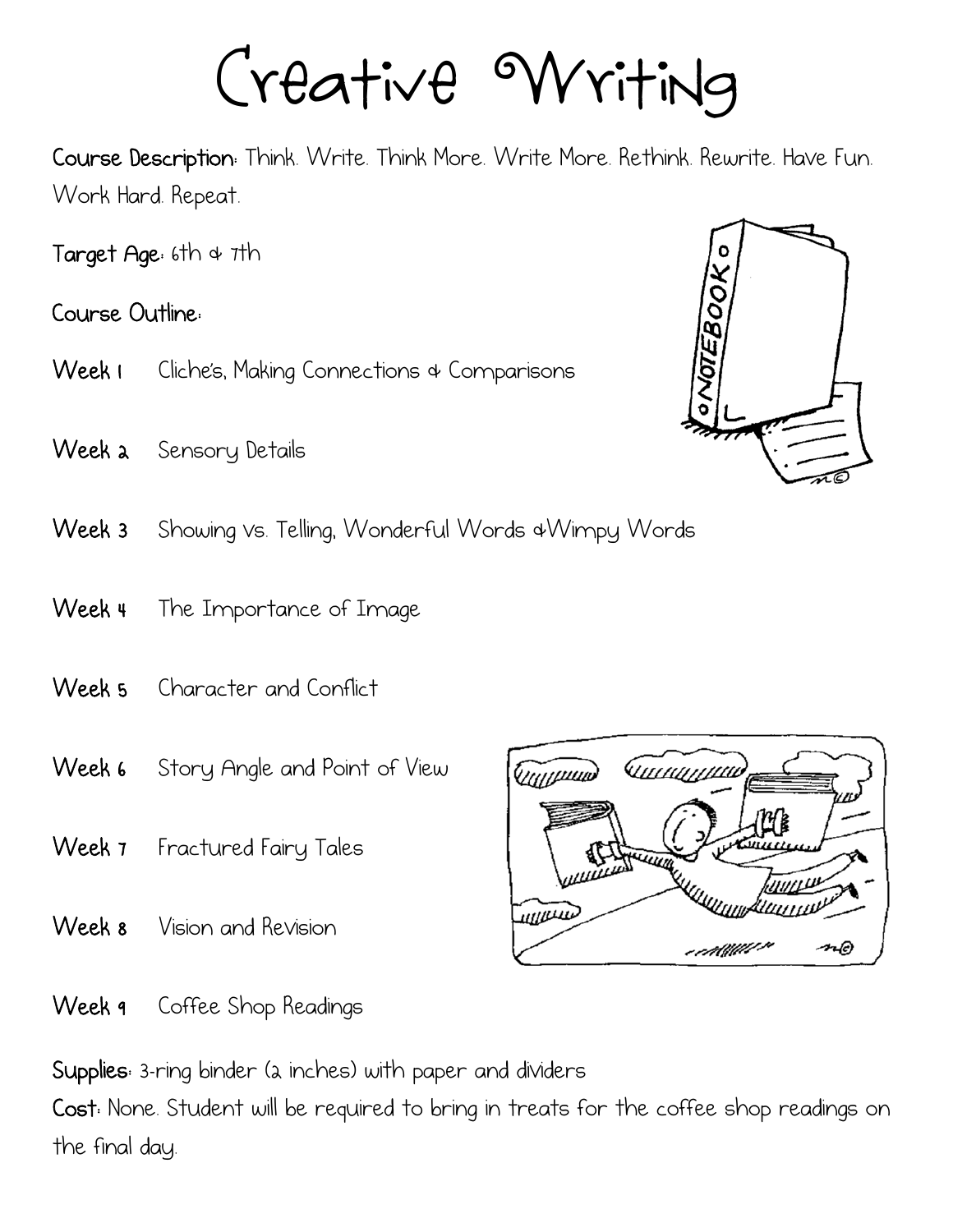A cliché is what we all say when we're too lazy to find another way

and so we say

warm as toast, quiet as a mouse, slow as molasses, quick as a wink.



#### Think,

Is toast the warmest thing you know? Think again, it might not be so. Think again, it might even be snow! Soft as lamb's wool, fleecy snow, a lacy shawl of new-fallen snow.

Listen to that mouse go scuttling and clawing, nibbling and pawing. A mouse can speak if only a squeak.

Is a mouse the quietest thing you know? Think again, it might not be so. Think again, it might be a shadow. Quiet as a shadow, quiet as growing grass, quiet as a pillow, or a looking glass

Slow as molasses, quick as a wink. Before you say so, take time to think.

-Eve Merriam





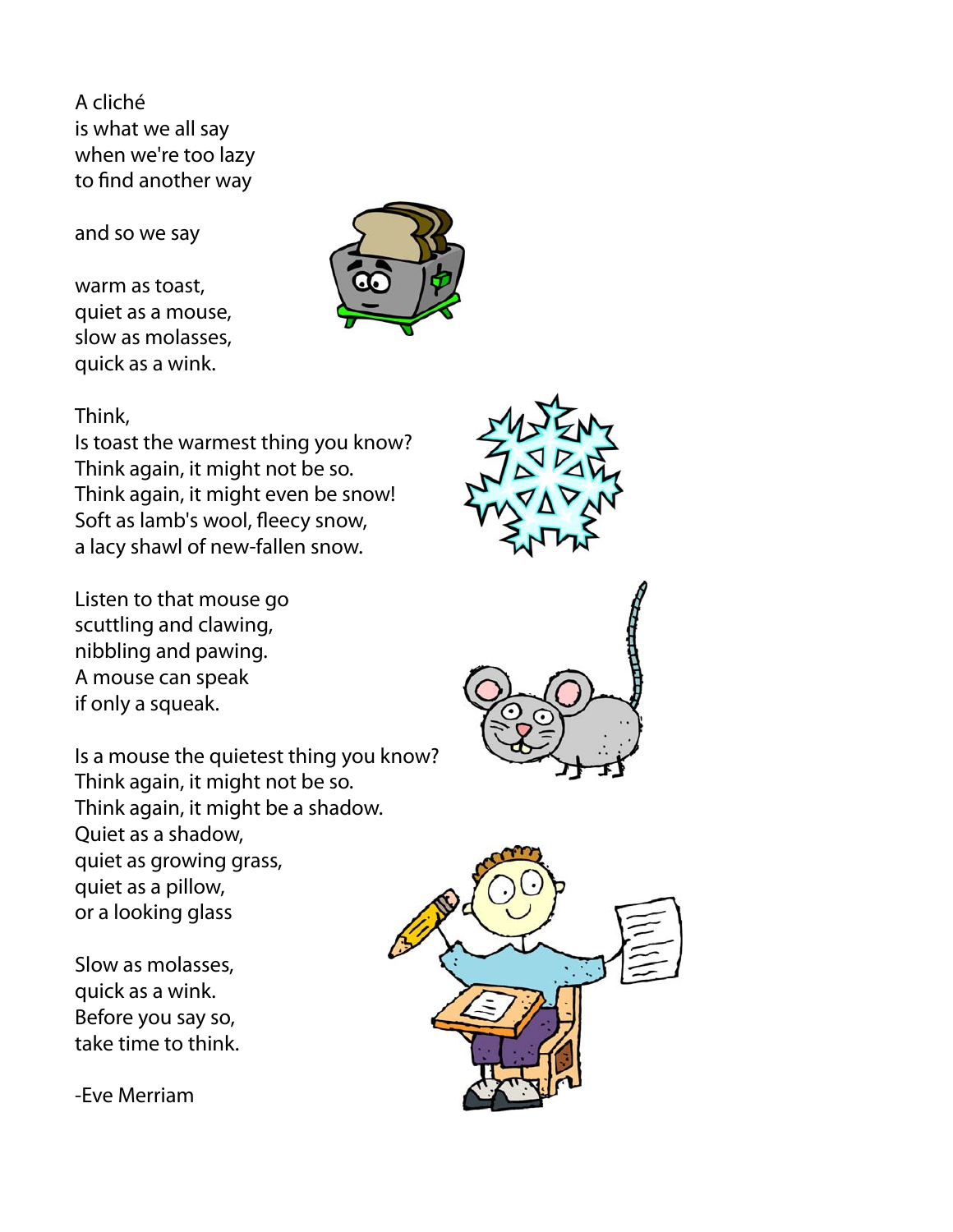

#### **Words**

We are spendthrifts with words, We squander them, Toss them like pennies in the air— Arrogant words, Angry words, Cruel words, Comradely words, Shy words tiptoeing from mouth to ear.

But the slow wrought words of love. And the thunderous words of heart break these we hoard.

#### **A LOAF OF POETRY**

you mix the dough of experience with the yeast of inspiration and knead it well with love and pound it with all your might and then leave it until it puffs out big with its own inner force and then knead it again

and shape it into a round form and bake it in the oven of your heart

— Naoshi Koriyama

~Pauli Murray

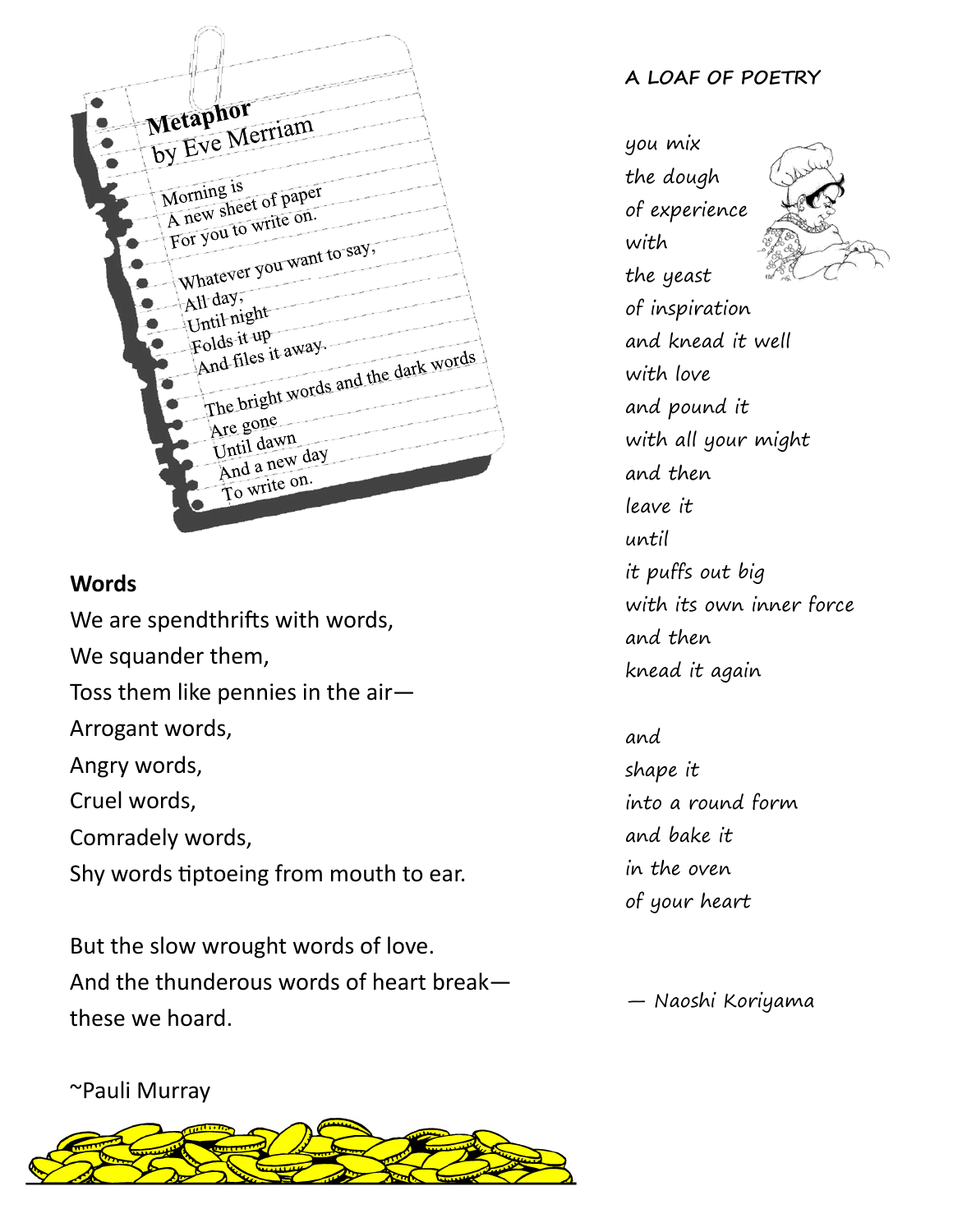# Metaphor Poems

### The Toaster

 A silver-scaled Dragon with jaws flaming red Sits at my elbow and toasts my bread. I hand him fat slices, and then, one by one, He hands them back when he sees they are done.





#### Steam Shovel by Charles Malam

The dinosaurs are not all dead. I saw one raise its iron head To watch me walking down the road Beyond our house today. Its jaws were dripping with a load Of earth and grass that it had cropped. It must have heard me where I stopped, Snorted white steam my way, And stretched its long neck out to see me, And chewed, and grinned quite amiably.

## The Garden Hose

In the grey evening I see a long green serpent With its tail in the dahlias

It lies in loops across the grass And drinks softly at the faucet. I can hear it swallow.

-Beatrice Janosco



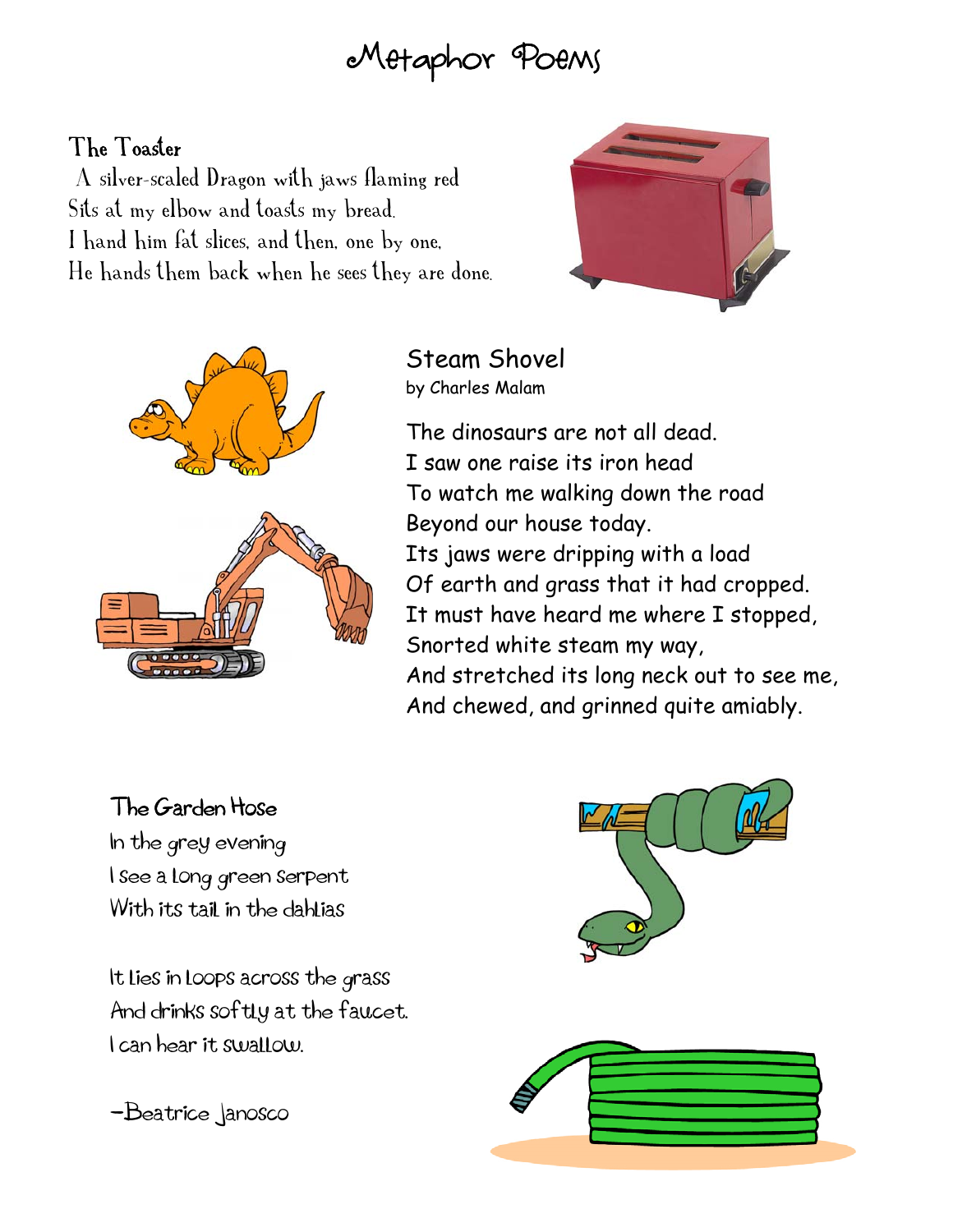# **Clichés**

Avoid Them Like the Plague

#### Clear as

Down in the

Crying like a

Ants in your

All bent out of

Cute as a

Raining

Don't cry over

As quick as a

Ducks in a

## **Word Bank**

spilled milk, baby, mud, row, cats and dogs, shape, dumps, button, pants, fox

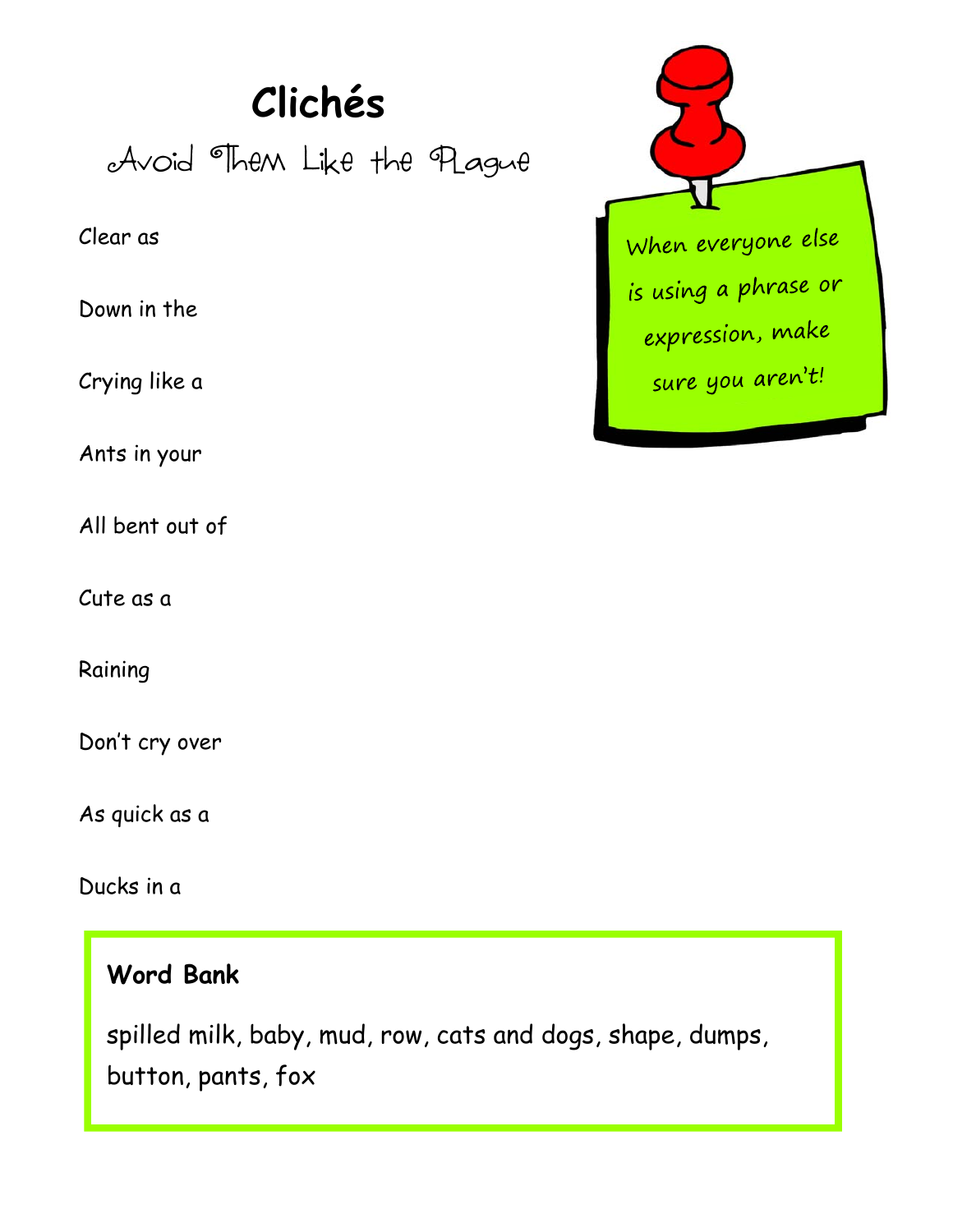# Creative Writing Week One

1. Copy one quote into the copywork section of your notebook.

- 2. Read the cliche' poem to your mom or dad. Discuss it.
- 3. Write new (fresh and original) comparisons for the following: warm as toast quiet as a mouse slow as molasses

quick as a wink

1. Copy one quote into the copywork section of your notebook.

2. Read the poem "Words" again. Make a chart of different kinds of words and list many examples under each category. You can use the categories from the poem (arrogant, angry, cruel, comradely, etc.), or you can think of your own.

3. Re-read "A Loaf of Poetry" and write your own recipe for something (anything you want!). You can write it as a poem or paragraph.

1. Copy one quote into the copywork section of your notebook.

2. Read the "Metaphor Poems" page. Study it. Read it again.

3. Go outside (even if it's raining; you won't die). Find something to write about. Write a metaphor that describes the object comparing it to something else (in the same manner that "The Garden Hose" was written). Use the name of the object as your title. You will read your poem in class and your classmates will try to guess what your poem is about.